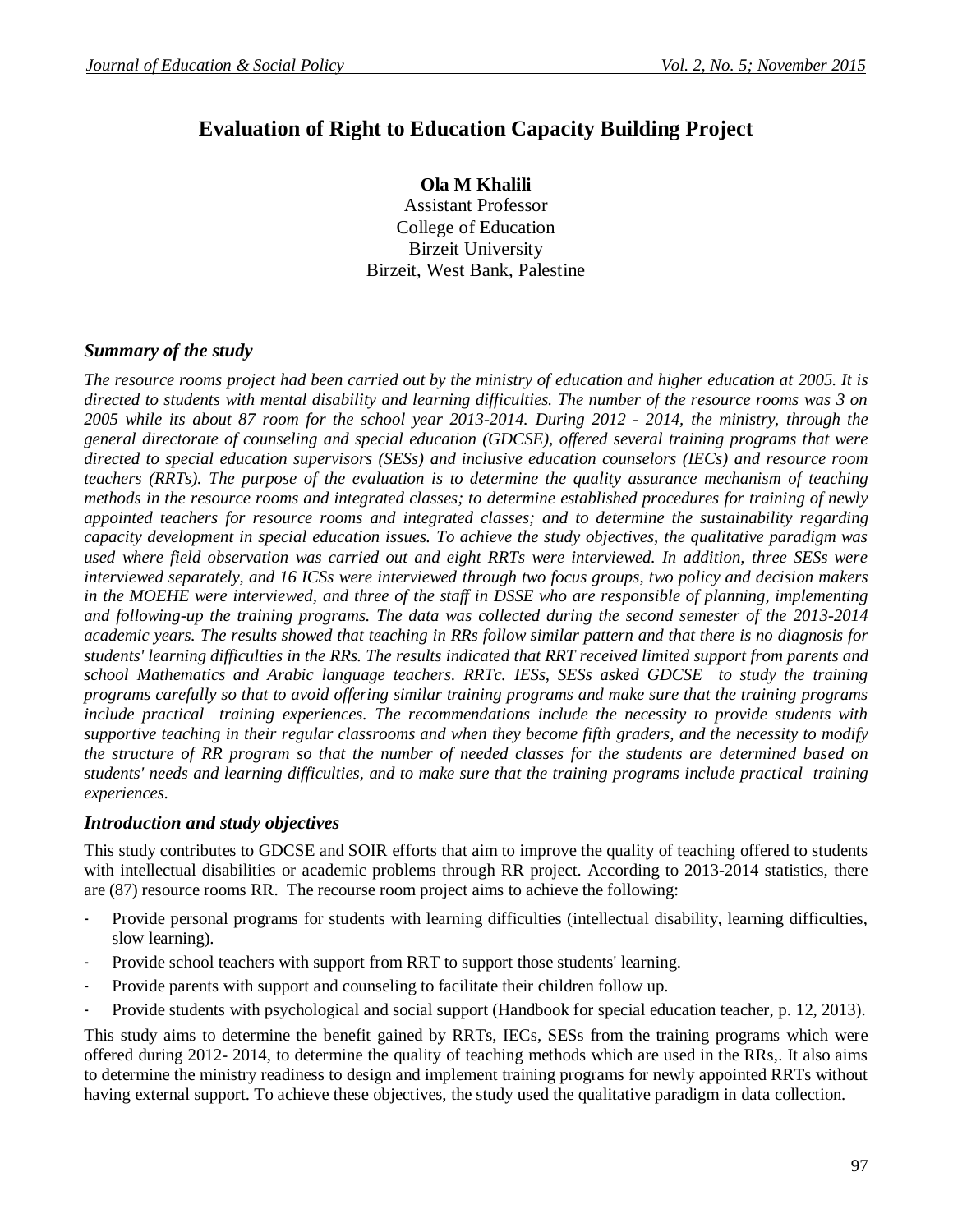It is worth mentioning that the training programs which were offered during 2012 and 2014 include programs in speech problems, learning difficulties, using drama and music in teaching students with special needs, and using computer in teaching by using power point presentation.

#### *Research questions*

- 1. What are the established procedures for following up the work in the resource rooms and integrated classes?
- 2. Have the special education supervisors and inclusive education counselors received sufficient training?
- 3. What further improvement might be needed?
- 4. Are acquired methods of using music, drama, and educational aids in use by the teachers?
- 5. Are acquired methods for teaching Arabic and mathematics and doing mathematics in use by the teachers?
- 6. What are the established procedures in place for training of newly appointed teachers? And what further improvements might be needed?
- 7. What mechanism is in place regarding human resources and routines?

### *Identifications of used terms in the study*

Following the definition of the terms used in the study as used in the Handbook for special education teacher ( p. 7-12). Resource room RR: the resource room project was initiated on 2005 with 3 rooms. The resource room is a classroom equipped with instructional materials and educational games and furnished in a different way from regular classrooms. The students attend the RR to learn Arabic language and mathematics for certain hours weekly depends on the academic level and spend the remaining time learning in their regular classrooms. The RR teacher teaches her students and assesses them based on individual educational plans correspond with their capabilities and needs. Students learn in the RR individually or in small groups. The RR aims to achieve several objectives such as providing students with learning difficulties individual programs (intellectual disability, learning difficulties, slow learning). (Handbook for special education teacher, p. 12, 2013).

Disability: total or partial disability for congenital or non-congenital reasons. This disability is permanent and could be in any of the senses or physical or mental or psychological abilities to the extent this disability limits the learner's ability to meet the ordinary requirements. Speech problems: Defect in the development or growth of understanding and use of spoken and written symbols which can include sounds, compositions, and meaning. Speech disorders: Defects in one or more of the voice disorders or severe hoarseness or pronunciation, such as substitution or deletion or addition, and other disorders, or fluency disorders such as stuttering or speak quickly. Special needs: as the individuals who have special needs in general differ by members of the community.

Learning Difficulties: disturbances in one or more of the basic psychological functions that include understanding and using the written or spoken language, and they appear in the hearing or thinking or talking or reading or writing or arithmetic disorder, all of which are nor resulted of intellectual or audio or visual or other disabilities. Individual Educational Plans: plans designed specifically for a particular student in order to meet his or her educational needs. These plans include the intended learning objectives goals that must be achieved within a specific period of time.

### *Research methodology*

In order to answer the research questions, the research used the qualitative paradigm through the following:

**First: field visits and classroom observation**. Eight schools were visited in Tubas, Nablus, Ramallah, and Bethlehem. Two to three classes were observed in each school and then an interview was conducted with the resource room teacher, and another short interview was conducted with the school principal, Arabic Language teacher, and mathematics teacher.

**Second: interviewing policy makers and other parties who participated in planning and conducting evaluation and developing capacity project**. Two policy makers and three employees, who participated in planning, implementing and following-up the training programs, were interviewed.

**Third: Interviews with special education supervisors, and education counselors.** Three out of four special education supervisors were interviewed individually, and 16 counselors in two focus groups were interviewed.

**Fourth: Reviewing relevant documents.** These documents include annual plans and progress reports in addition to the Handbook for Special Education Teachers in Palestine.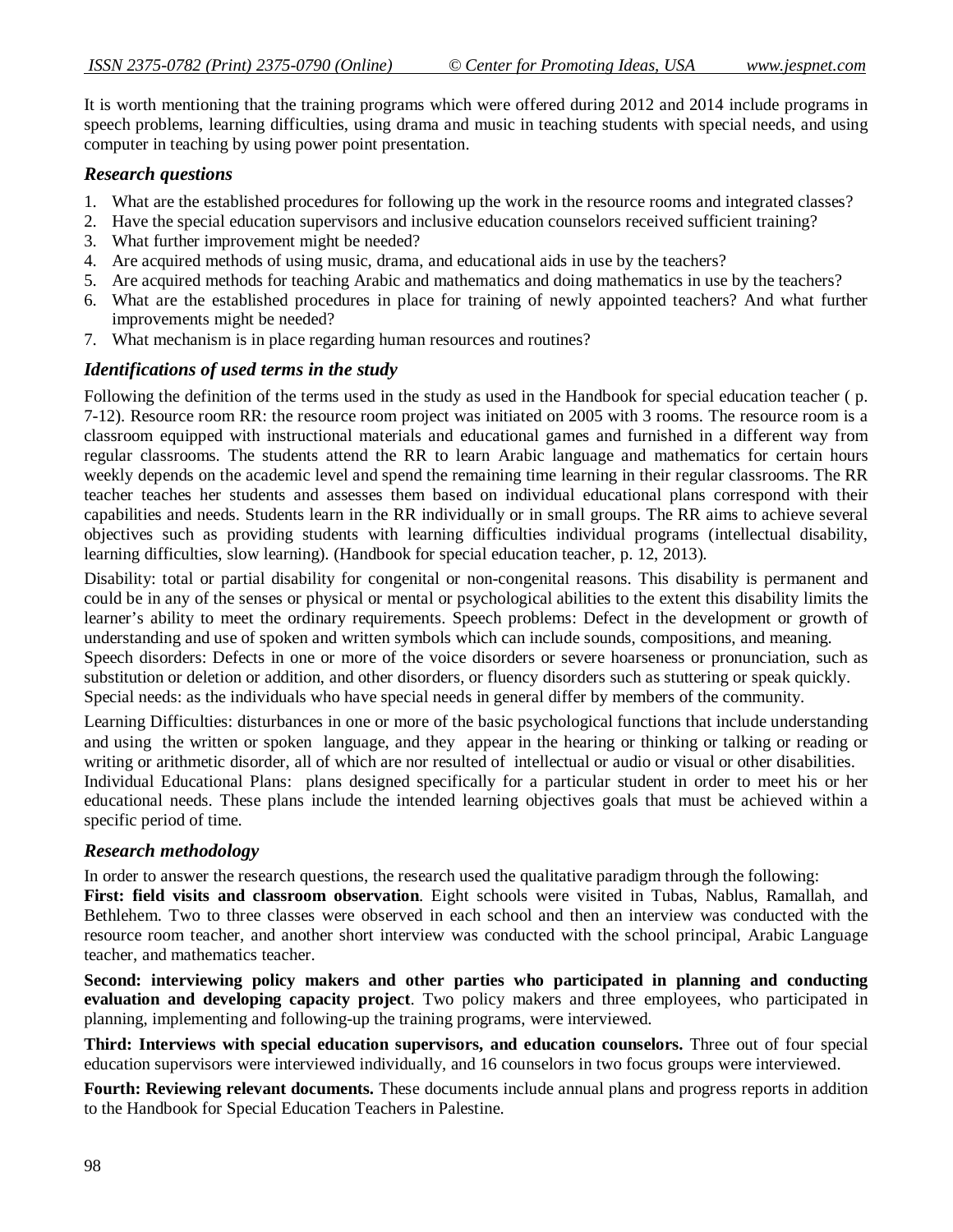## *The study population and sample*

The study population consisted of educational policy and educational decision-makers in the Ministry of Education and Higher Education, and from the employees of special education department, SESs, IECs, RRTs. Table (1) shows the detailed sample of this population for the interviews**.**

| Occupation                                    | The nature of the interview    | <b>Number</b>                       |
|-----------------------------------------------|--------------------------------|-------------------------------------|
| Policy and decision makers: The general       | Individual interview<br>with   | 2                                   |
| director of educational counseling and        | each of them                   |                                     |
| special education                             |                                |                                     |
| general director of<br>The<br>educational     |                                |                                     |
| supervision                                   |                                |                                     |
| employees of special<br>The<br>education      | Individual interview<br>with   | 3                                   |
| department (the director of special education | each of them                   |                                     |
| department, the head of special education     |                                |                                     |
| programs)                                     |                                |                                     |
| An employee from SOIR                         |                                |                                     |
| Special education supervisors                 | Individual interview<br>with   | $(3)$ out of $(4)$<br>were          |
|                                               | each of them                   | interviewed                         |
| Inclusive education counselors                | Two focus<br>groups<br>were    | <b>IECs</b><br>$(16)$ out of $(25)$ |
|                                               | conducted                      | participated<br>these<br>in         |
|                                               |                                | focus groups.                       |
| Resource room teachers                        | (16) Classes were observed     | $(8)$ teachers out of $(87)$        |
|                                               | (8)<br>teachers<br>and<br>were | observed<br>and<br>were             |
|                                               | interviewed.                   | interviewed                         |

|  | Table $#(1)$ : The participants in the study |  |  |
|--|----------------------------------------------|--|--|
|--|----------------------------------------------|--|--|

The majority of RRTs are specialists in primary education as they form 72.2% of all RRTs, while the percentage of RRTs who specialize in special education is only 12.6% of RRTs. Also, most of RRTs are female, where the percentage of female teachers is 94.9% of the total RRTs

## *Data analysis*

The qualitative data, which include the observation and the interviews, was analyzed by extracting core ideas emerged in the interviews or from the classroom observation, and these core ideas were discussed after combining them in themes.

## *Study results*

## *First: field visits, classroom observation and interviews with RRTs, mathematics teachers, Arabic teachers, and school principals.*

### **1. General description for field visits**

Eight schools were visited from four district areas where 16 classes had been observed. These classes focused on Arabic language and math skills. The number of students in each of these classes ranged between one and four and these students represent different levels and classes. For example, it is possible that students from  $2<sup>nd</sup>$  and  $4<sup>th</sup>$ grades attend together a class in the RR since their achievement level in the Arabic language or mathematics is similar so they are taught similar language or mathematics skills. The visited RRs have similar physical environment. They are all divided into several corners, such as the day and date corner, the classroom rules corner, the Arabic language teaching and learning corner, mathematics teaching and learning corner, and the games corner. The RRs teachers usually begin the classes by welcoming students, and asking them questions about personal cleanliness, the day and the date, classroom law for that day (such as I brush my teeth in the morning and evening, I sit quietly in the classroom, I sleep early to wake up early).

After the previous activities, the RR teacher starts the implementation of activities to achieve the learning objective of the class using several teaching methods such as drama, music, computer, and competition games between students. Usually, the teacher use entertaining activity, such as athletic activity, between the learning activities.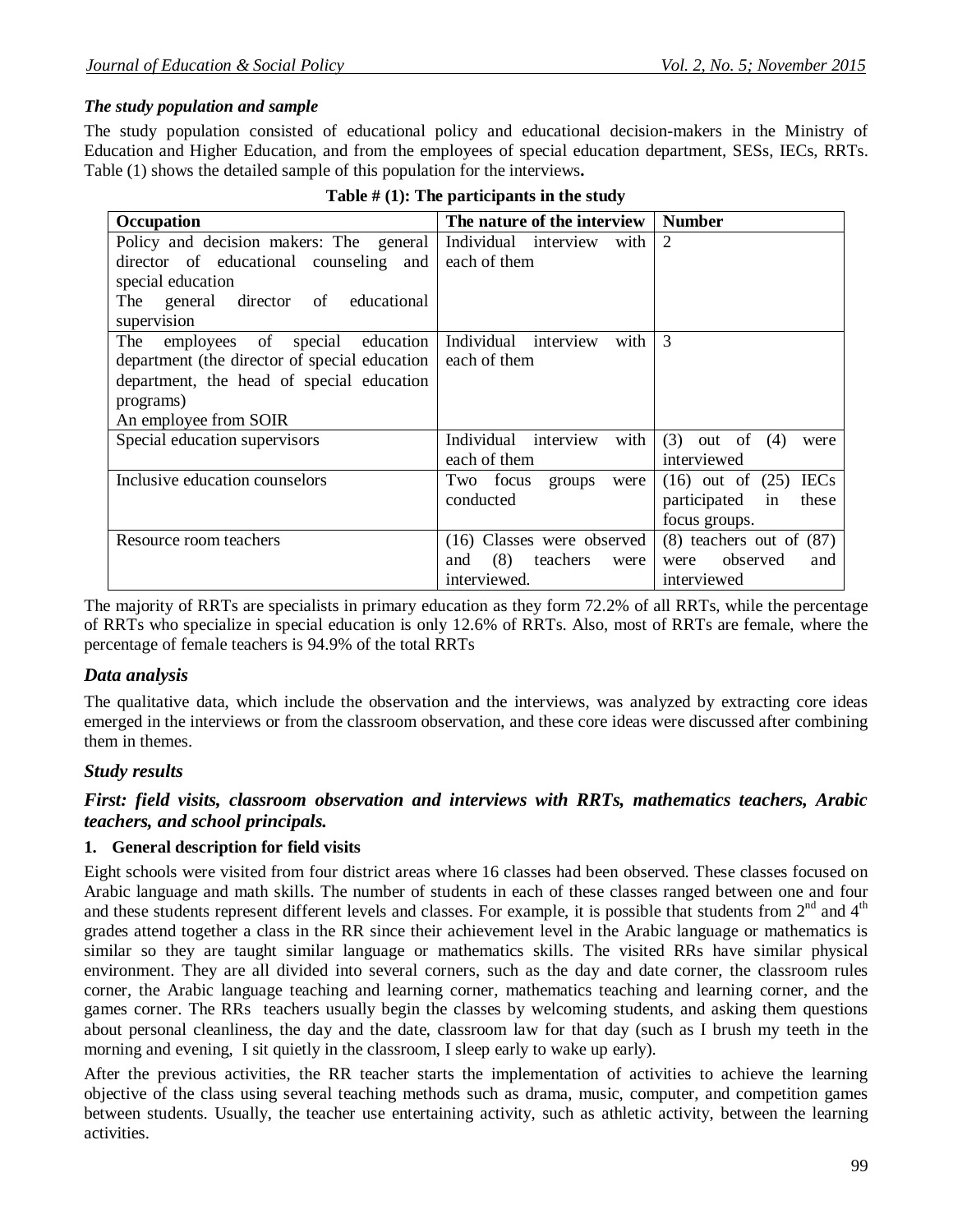At the end, students are asked to complete a worksheet with the help of teacher and then complete another worksheet individually to assess the student's mastery of the skill of the subject matter and then give them another worksheet as homework. The RR was designed to support students in the primary grades (1-4) through helping them to acquire three key skills in the Arabic language and mathematics, which are reading, writing and arithmetic. To make it clear, some Arabic Language lessons that have been observed, have focused on teaching students how to distinguish the shape of the letter at the beginning, middle and end of the word.

Others, however, have focused on reading or spelling two –syllable words. On the other hand, teaching in the resources room relies more on using tangible materials like models, posters, educational games and real life situations. An example of authentic situations used in the room is role playing of buying and selling that learners engage in to learn the target concept. The presence of some older students was sometimes noticed in the resources room, in schools that have higher grades than the fourth grade. For example, a sixth grader was noticed in one of the resources' room classes, and by asking the RR teacher, she clarified that the student has been visiting the room since she was in the first grade. The teacher added that these older students are usually given nonacademic tasks that fill their time, engage them, promote their self-esteem, and at the same time reduce the burden on their classroom teacher.

During field visits, it has been noticed, that students who use the RR are highly motivated. They come to the class before the due time, interact very well, respond to the teacher's directions, and they are willing to learn. Schools usually start many initiatives that involve students of the resources' rooms, such as engaging them in the school's day start activities or in the 'Open Day' activities, which, no doubt, raise their feeling of self-confidence.

It has also been noted that RRTs make notable efforts in preparation, following-up either with students or with the implementation of many activities during the limited period. RRTs are usually very willing to help the students, but sometimes do not recognize the most appropriate means to do so. One of the teachers expressed that by saying:

 *"I really wish I could help my students more; but I sometimes don't know how. I need more resources to accelerate the learning of some students like Asma' who is a slow learner. Second grade students improve very well; their progress is more noticeable than the students of higher classes, whose progress ratio is less, specially, due to the differences between the curriculum they study in the classroom and that they go over in the resources' room".*

Finally, it was noticed during these field visits, that only one of the teachers uses the same book used in the classroom as a resources room book to avoid making a gap between what is taught in the classroom and what is taught in the recourses' room. While the other seven teachers who were observed, use variety of worksheets to teach the target concepts, skills and educational competencies scheduled for that period.

#### **2. Results of interviews with RR teachers whose schools were visited and their classes were observed**

Teachers in the observed classes have between 3-9 years of experience in the field as RR teachers .They work with a number of students between 18 and 23 students distributed on classes from  $1<sup>st</sup>$  to  $6<sup>th</sup>$  basic grades. These kids attend 3-5 classes per week according to their needs and cognitive and academic abilities.

The teachers clarify that they follow up a variety of students who were diagnosed as 'slow learners' or learners with' learning difficulties' without specifying the type of difficulty or impairment. However, there are other students with intellectual disabilities or both intellectual /physical ones. A "Support and Transfer Committee" which consists of the Arabic language teacher, mathematics teacher, school principal and the students' counselor transfer students to the RR. The committee uses an assessment report to diagnose each case. Reviewing these reports shows that the comments and phrases used by the committee to describe the cases were general and don't diagnose the exact learning difficulty each student have. For example, most of the reviewed reports included the comment: "the mentioned student needs individual follow –up and need to be transferred to the RR". Another report by the committee that recommends transferring a  $2<sup>nd</sup>$  grade student to the Recourses' Room has included the phrase "she asks a lot of questions, keeps talking about home affairs, acts like babies and often cries".

RR Teachers explained that they were enrolled in several training sessions during the past two years, such as drama and music courses, computers based-teaching, special courses in speech therapy and language teaching. The teachers commended these training courses as tools that helped them much in communicating with kids and leading them to express themselves.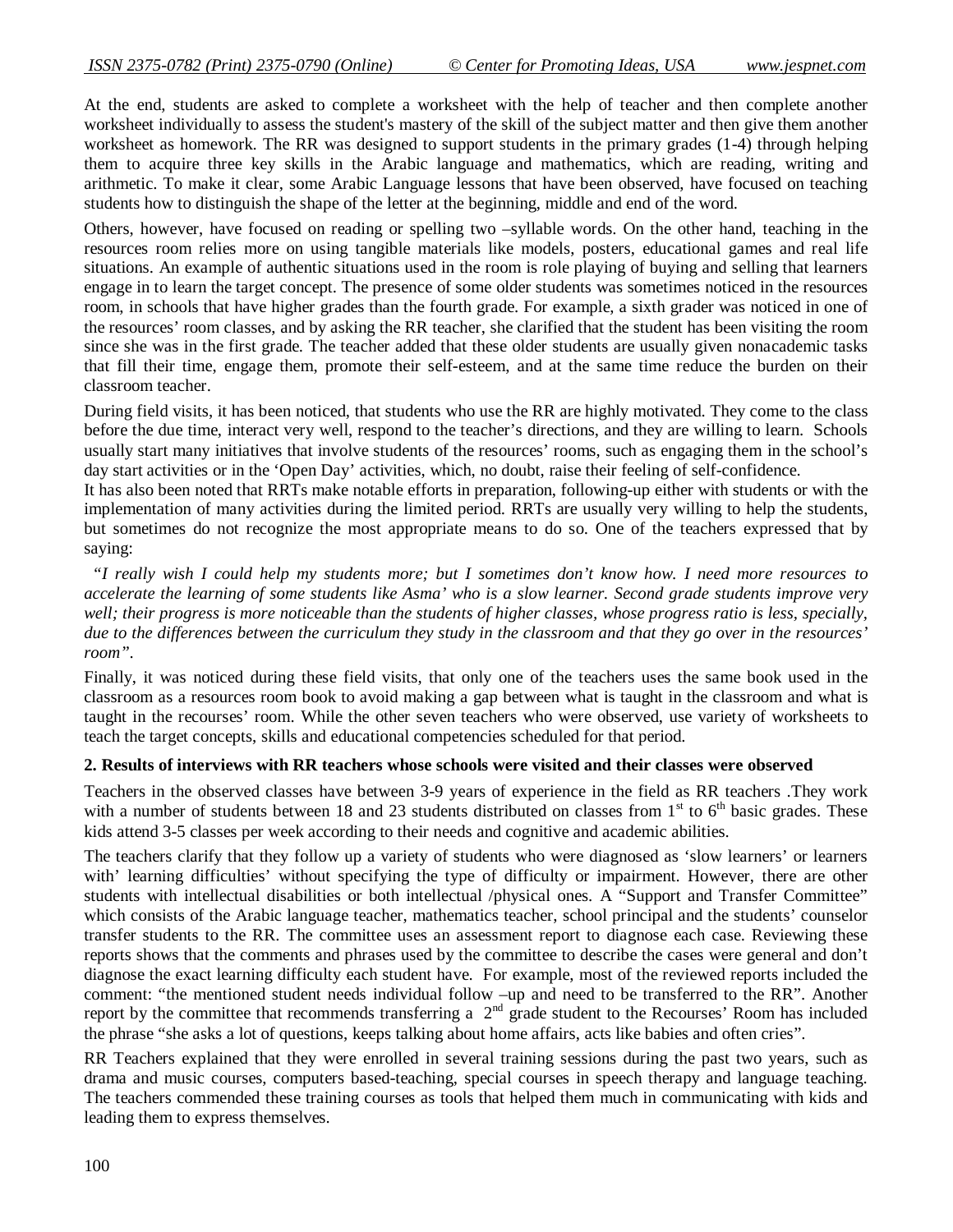When being asked about the obstacles RR Teachers face, they highlighted the paperwork burden as the most challenging. They complained about the number of planning forms they need to fill, which imply much of written work. For example, they apply the assessment tool three times a year to each student; design an annual plan for each student, a quarterly model plan for each case, which is an individual educational plan for each student in Arabic language and mathematics. Moreover, they design an annual case study form and write an evaluation summary.

Moreover, teachers have four meetings a year with parents or caregivers and that requires filling in forms about these meetings results, besides filling another form concerned with parents visits to the RR. When they attend a class with their kids, teacher fill in another form called ""Parents follow up in the Resource Room."

About the impact of using the RR on the target students, the teachers indicated that the most palpable progress is achieved with those who suffer "a delay in academic progress', but the least is achieved with those with mental disorder or learning difficulties. For example, a third grader was being taught in the RR for one semester (first semester in the school year) in Arabic language. At that time she didn't recognize Arabic letters that hold similar characters like (صض,عغ ,طظ( , afterwards she joined her classroom with a relatively good performance compared to her classmates. And another success story which was documented along the observation period, a second grade boy who left the R.R after a year ,during which he was able to master the language and mathematic skills required in that stage. On another hand, one of the cases was a girl suffering from cerebral palsy. She is now in the fifth grade and had joined the RR since the first grade and still learning the first grade skills. (she has mastered the Arabic letters, she can write and read simple words, mastered numbers, subtraction, addition within two decimals and the skill to hold the pen),

At the same time, the majority of the teachers weren't familiar with the nature or type of the learning difficulty their students have and they often use general, unspecific words to describe a case. For instance, they would use statements like *"they forget a lot, they don't focus, their comprehension is slow"* to describe learning difficulties Despite realizing how important the training is, RRTs feel training is not enough for them to meet their students' needs due to the lack of an actual diagnosis of the students' needs. Therefore, some RR teachers feel unable to help students to modify their behavior and to overcome the academic and social problems.

Concerning the roles of other parties like students 'counselor, Arabic language teachers, mathematics teachers, parents, Special Education Supervisors 'SESs', Inclusive Education Counselors 'IECs' in supporting the RRs learning, the RRTs clarify that the role of the students' counselor is confined to being a member in the' follow-up and transfer committee. Regarding other teachers' role, they think that math and Arabic teachers don't care enough about following up with the target students and what they learned in the RR, as their main concern is to follow up with the majority in the classroom who need to cover the formal curriculum. At the parents' level, RRTs believe that parents' follow up to the academic, health progress is poor, and some of them reject transferring their kids to the RR. As for Special Education Supervisors SESs and Inclusive Education Counselors IECs, the interviewed teachers stated that their role is limited to supporting and encouraging RRTs and students, especially that they seldom visit schools.

#### **3. Results of interviews with school principals and teachers of the Arabic language and Mathematics in the visited schools**

Three of the interviewed school principals did not recognize exactly what the aim behind the RR was, and wished to be better informed about the RR Program so that they can follow up with the RRTs. One of the principals stated that RR teaching should not be limited to the  $1<sup>st</sup>$  grade curriculum, but should also focus on enhancing reading/writing skills.

School teachers stated that they follow up with the target students, however, not to the degree that enables them to interact normally in the formal curriculum. Teachers also indicated that RR impact on students' learning is very limited due to the gap between what students learn in the RR and the actual skills they need to master in the formal curriculum. On the other hand, acquiring some language and mathematic skills in the RR doesn't necessarily mean that the RR students became able to follow up or study the formal textbook. Therefore, math and Arabic teachers suggested that there should be a bridging link between what students learn in the RR and what they learn in the classroom.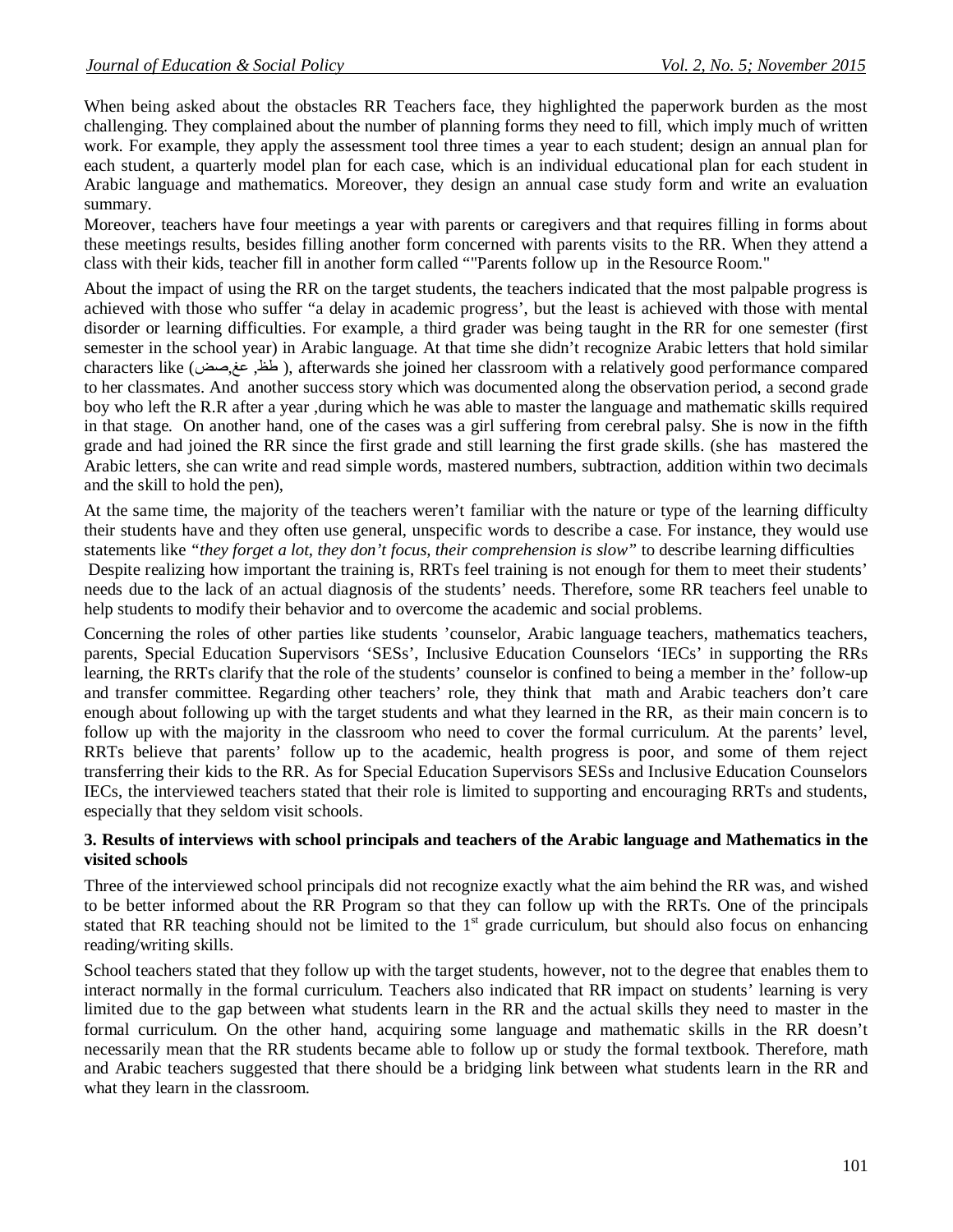## *Second: Results of the interviews with various groups who shared in the planning and implementation of the capacity building project*

As previously mentioned, two interviews had been carried out with policy-makers and decision-makers in the Ministry of Education 'MoEHE'. Three of the interviews had been made with the staff involved in the planning, implementation and follow-up the project of human resources' development. These interviews have questioned the type of support provided to RRTs and to their students after they complete the  $4<sup>th</sup>$ grade. The interviews debated over how training focus and topics are determined and to what degree do these meet the needs of RRTs, SESs and IECs. The interviewees confirmed that RRs Program aims at upgrading the skills of RRTs, SESs and IECs. The program also aims at providing the teachers with teaching methods, introduces them to the types of disabilities, and trains them to deal with students with special needs. Moreover, the program seeks to train teachers to build relationships with the local community and with parents, which would help students to learn better because of home's support to school.

Training needs are determined by RRTs, SESs and IECs, or by the General Directorate of Counseling and Special Education (GDCSE) who collect their observations to decide training preferences and needs. Students who take priority over others in joining the RR are usually students who suffer from learning difficulties "a disorder in one or more of the basic psychological functions which may include understanding written or spoken language and appear in form of difficulties in hearing, thinking ,talking, reading, writing or doing arithmetic operations, all of which are not mental disabilities, hearing or seeing impairments or others "(Guide of Special Education Teacher in Palestine.2013, p 0.9). The process of transferring students into the RR is the responsibility a committee of support and transfer. A committee that organizes regulates and legitimize the transfer process, but without a true diagnosis of the students' learning difficulties.

It was noticed that some officials in the Ministry of Education does not proclaim this vision about the RRs program. For example, the General Directorate of Supervision and Educational Training (GDSET) conducts training for class teachers without coordination or arrangement with General Directorate of Counseling and Special Education (GDCSE) to provide the training for RRTs. However, GDSET provides training for of Arabic language and mathematics teachers according to three levels: treatment, reinforcement, creativity. According to GDSET's vision, Arabic and Math teachers are qualified to work with RRSs to complete the work of the RRTs. Therefore, GDSET is interested in overcoming the academic weakness in the classroom while GDCSE addresses the problem of under achievement resulted from simple intellectual disability or academic problems through the RR Program. Currently, there is no special training program for RRTs, but in case of deciding about one in the Mo EHE, it will become possible to train these teachers or design new training courses such as preparatory courses for novice teachers.

GDCSE doesn't possess qualitative indicators about the impact of the RR program on the students involved. All what they have are the annual reports with quantitative data on the number of trainees, the period of training and the number of students in the RRs. Consequently, there are no final summative evaluations of learning in the RRs, this is only done through the daily and annual reports filled out by the teacher. Moreover, there is no information at the GDCSE about the number of students who graduate annually from the RR after achieving the desired educational goals. Participants also mentioned that before and after any training program a pre and post evaluations are being made for the participants in the training program. Generally, the trainees, in general and teachers in particular shift their attitudes and orientations towards RR and its impact on the learning process. In addition, participants are evaluated by supervisors or Special Education Supervisors 'SESs' by dividing the trainees into two groups, the first achieved the training goals, the other who needs to join an extra training course towards achieving the goals. This seems as a useful principle for future criteria for choosing the trainees.

Participants in the interviews highlighted some weaknesses in the RR Project. For example, there is no current support provided to students after the fourth grade and the only support could be found stems from the professional and ethical commitment of the teachers themselves. Support for RRSs can be provided by learning support departments, but these ideas still need to be studied and approved by officials in the MoEHE, where there is a need for some administrative procedures to support and follow up with a student who moves to a new school. According to the interviewees, the responsibility to support RRSs relies upon parents to do during summer vacations or in the case of changing school. Other interviewees said that poor annual planning leads to confusion. For example, the inconsistency, sometimes, of dates of the training programs offered by the GDCSE and other training programs offered by institutions in the same domain such as QADER Foundation.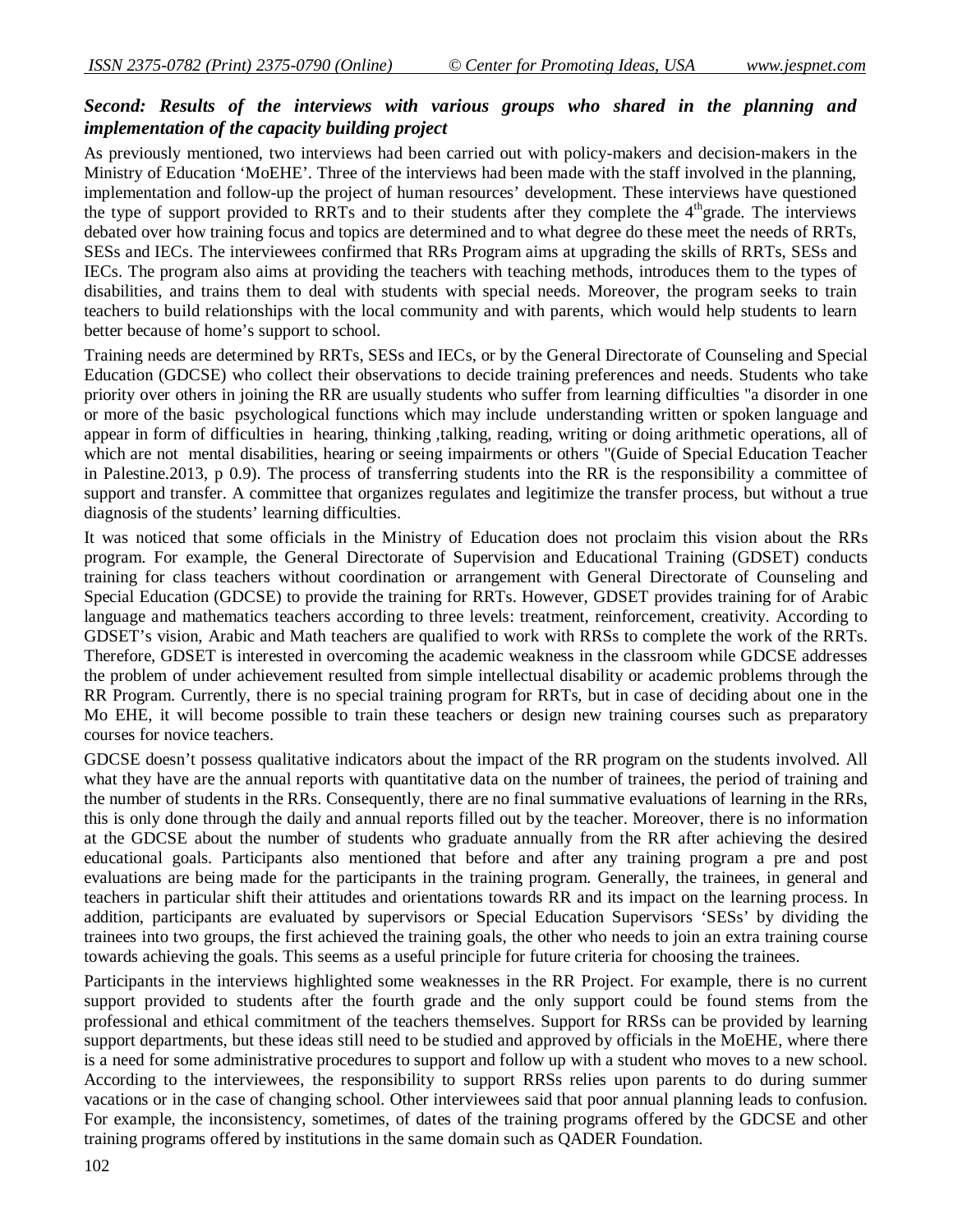This is sometimes doubles burden on the SESs. Similarly, there is a weakness in coordination and coherence between the RRs project and other training activities offered by MoEHE.

In addition, there is a weakness in the follow-up in schools since IECs do not participate in all training programs and therefore cannot follow up and support RRTs as presumed. The interviewees declared that the role of SESs is limited to support RRTs and help them to apply what they have learned in training workshops. IECs participate to help in that as they attend all the training programs and visit teachers twice a month; so they have more contact with RRTs. SESs make the annual evaluation of RRTs year performance with help of school principals. However, during the year 2013/2014, the RRTs' evaluation report was changed to suite the nature of their work in the resources rooms.

### **Third: Results of interviews with the administrators of special education and inclusive education counselors**.

Three of Special Education Supervisors were interviewed and two focus groups were conducted with Inclusive Education Counselors. Participants of the first focus groups were eight IECs from Directorates of the center and south, the second focus group had eight IECs from the northern Directorates. Participants' had between 2-17 years of experience.

## *1. Results of interviews with IECs*

The IECs discuss variety of issues concerning the RR project and suggest ideas that may improve the RRs program. Following the main issues resulted from these interviews.

### **1. Nature of IECs work**

- IECs perform a variety of tasks, they supervise RRTs, to raise their skills, and they interact with local community and build networks with some of the relevant institutions to support schools in general and RRs in particular. Moreover, IECs do some administrative tasks like the follow up to students' integration and transfer, as well as, follow up parents' portfolios. As a result of their altitude of tasks, the IECs think that their number is little compared the task they perform.
- IECs visit teachers and follow-up with them more often than SESs do. (Officially, they have to visit RRTs twice a month, but actually, and due to work pressure, they visit only 3-4 times during the whole semester). IECs keep up with the SESs feedback about teachers, but at the same time, do not participate in evaluation of teachers' performance and this is critical to their role in the follow-up to the RRTs.
- SESs are required to write monthly and annual plans, but sometimes they have to put some of their activities off to attend meetings at the ministry and this happens very often towards the end of each academic year. (It seems that in this time of the year, each project wants to assert the planned activities) .Thus SESs believe the GDCSE have no annual planning for training programs.

### **2. Regarding training programs**

- The IECs believe training programs should include practical procedures, applicable to work with special needs' students, not only theoretical ones such as visits to schools and centers specialized in special needs. They also believe training should take the form of actual practice in classes. The absence of practical training made learning in RRs works well with slow learners more than it works with mental disabilities, especially if we know that most of the training courses that are given to teachers don't focus mainly on learning disabilities, but rather on teaching strategies. What makes it more complex is the idea that RRTs are specialized in elementary education and not special education. Despite IECs' insisting on the importance of music, drama courses and methods' designing courses, they believe that these courses are not related to learning difficulties, but can provide TTRs with teaching strategies that would be useful with slow or weak learners but not those with learning difficulties.
- IECs indicate that training sometimes deals with recycled topics that represent no new. For example, teachers didn't benefit from a workshop on planning since the topic was a focus of many previous workshops. The reason for repeating familiar topics is according to them, that training agendas are not decided according to teachers' needs but as decided in GDCSE plans.
- According to IECs, not all training courses achieve their aims. For instance, teachers didn't benefit from drama and music courses and didn't activate what they learnt in classes as part of their teaching strategies.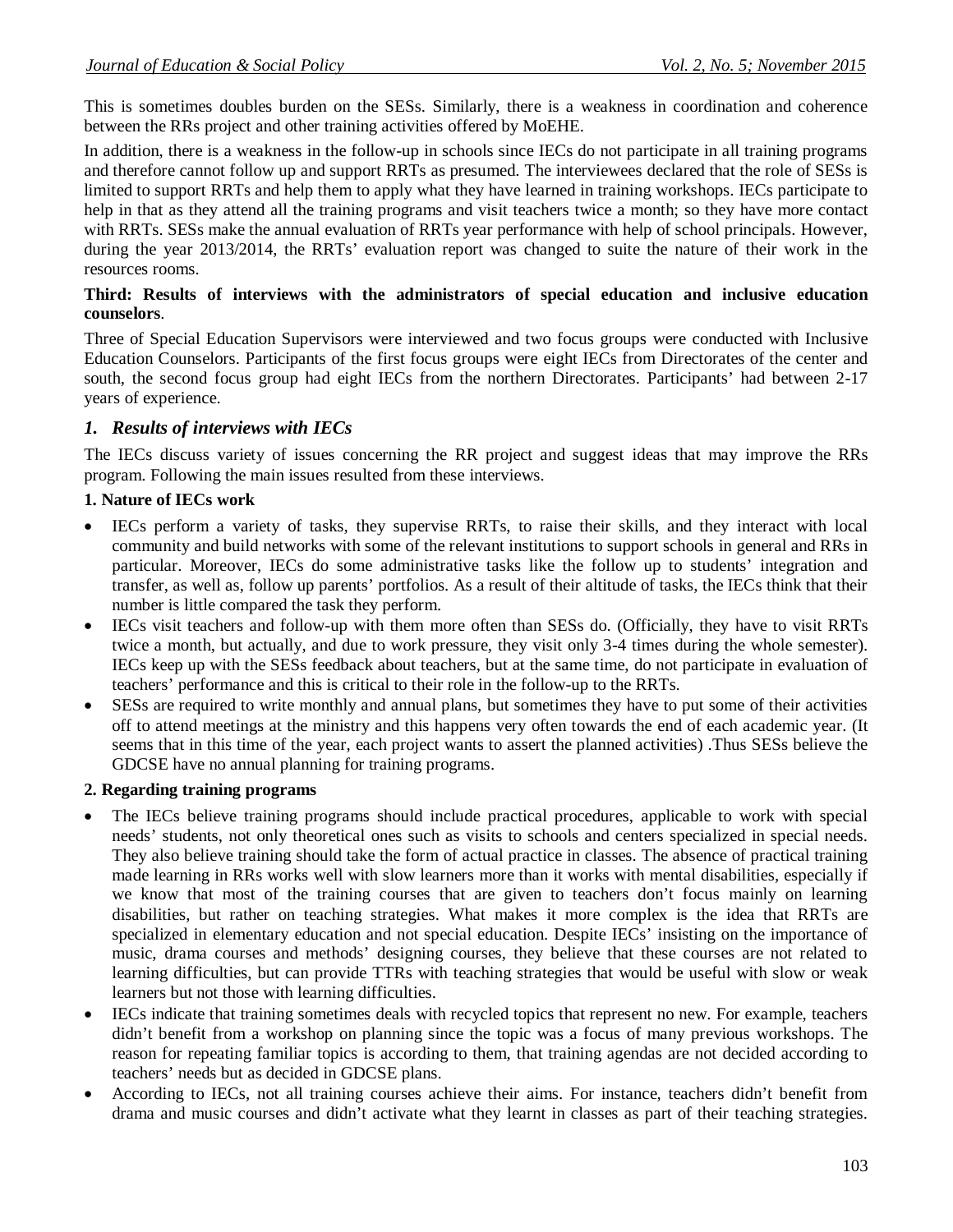School counselors think they still need further training on activating the 'Educational kit" and deciding aims and strategies.

• There is a need for collecting more qualitative indicators and investigating about the impact of training programs, since all the collected indicators are quantitative data that don't specifically reveal the impact on trainees. In general, IECs see that training programs helped teachers in RRs to evaluate students, identify their learning problems and provided them with the necessary skills to teach ignored students who don't master the basic skills in Arabic and Math, but at the same time, didn't provide teachers with the necessary tools to teach those with mental or receptive problems.

## 3. **Regarding General Directorate of Counseling and Special Education (GDCSE):**

IECs think that GDCSE should hear more from SESs and RRTs and feedback in the following areas:

- There should be clear instructions of how to follow up students in RRs in schools that students move to. This would be possible through keeping up with the student's portfolios in the new school he moved to.
- IECs think that performing various activities during one class period distract students' attention and does not help to achieve the planned educational goals.
- Taking teachers in consideration as IECs believe that teachers are burdened with loads of paper work.

#### **2. Results of interviews with Special Education Supervisors "SESs"**

Three of each four SESs have been interviewed. The interviews focused on the mechanism to follow up RRTs and the type of technical support SESs provide teachers with. SESs visit teachers twice a year and novice teachers are visited 3-4 times, the first visit is supposed to be guiding and supporting one. SESs follow up 16-27 RRTs who follow four different educational directorates.

The following are the most important things that have emerged through these interviews.

#### **1. Concerning Resources Room Program**

- Special education supervisors suppose that the main goal for RR is to qualify students and enhance their academic skills and abilities in Arabic and Mathematics towards integrating them academically in their classrooms. SESs think that most RRSs are those underachievers or slow learners but not students with learning difficulties. All the three supervisors unanimously agreed that transferring of students to the RR without a real diagnosis of the type of their learning difficulties would restrict the RRTs to support them or teach them effectively. Some SESs believe RR Project is a successful one, since it targets students in the basic education who are still in the stage of formation and building basic skills. Moreover, RRTs in general are very willing and able to improve their performance as well as being encouraged to feedback about students in the RR and the improvement they make. However, SESs think that for students to benefit on the long run there should be a learning support inside their formal classrooms especially with the disparity between the level of skills learned by the students in the resource room and the level of other students who study the formal curriculum. This problem is highlighted when RR students go to the fifth grade. These students would have had basic skills in the Arabic language and math, but not the same prerequisites for learning formal Arabic and Math textbooks other students have. SESs also pointed to the variations in RRSs levels and indicated that the students who make the noticeable progress in achieving the learning objectives are the underachievers.
- Special education supervisors pointed to the importance of the existence of reciprocal visits among the teachers as part of their training program.
- No studies or data collection of indicators were made to monitor the progress of students in resource rooms.
- Special Education Guide needs to be edited to fit with the assessment tool of the new Educational Kit, in addition to a preparation model form or educational plan to be included in that Guide in order to integrate theoretical and practical sides of the Guide.

#### **2. Concerning training programs**

- Supervisors indicated that training programs are being planned to suite RRTs' needs. However, Some supervisors pointed out that part of the training programs content is just a repetition under different titles and that these training programs do not complete each other's
- Training programs are not always fruitful. This happens because the content of the training is not always sufficient. For instance, teachers didn't benefit from drama and music courses and didn't activate what they learnt in classes as part of their teaching strategies. This may happen also due to the poor follow up in the part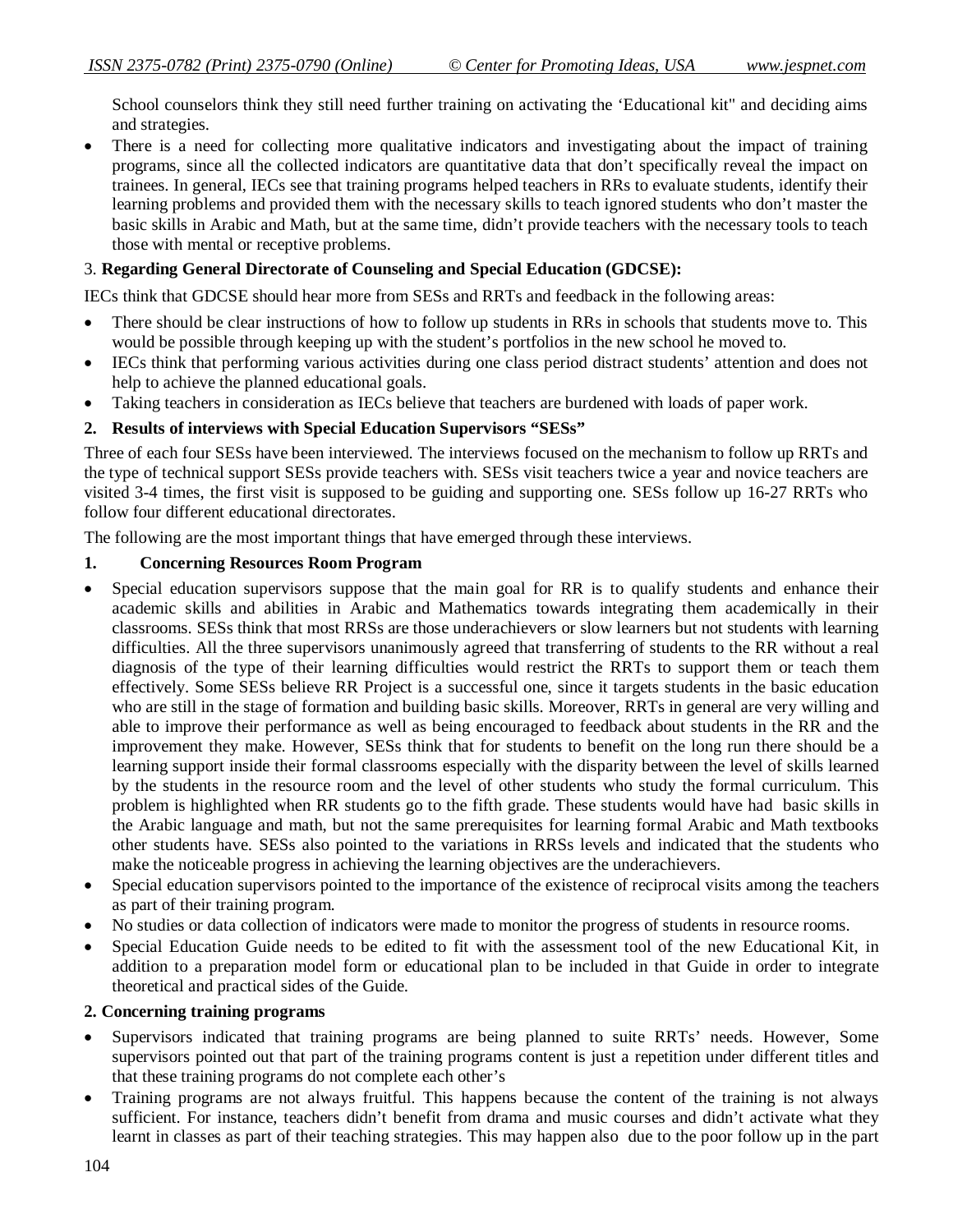of GDCSE. For example, training was conducted to train a staff on applying "Wechsler Test", but because of poor follow up, the test hadn't been used in diagnosing the problems of the students to determine the most appropriate ways to teach them.

 SESs think it is difficult to figure out the impact of different training programs on students learning because that depends on the nature and abilities of the learner himself. It is also difficult to recognize the impact of RR Program on students learning because of the short period they spend in the Resource Room.

## **Results Discussion**

#### **First: Learning in the resources Room**

- **1.** Teaching in the RRs follows one single pattern. The class starts with warming up activities , then the lesson continues with explanation of either numbers or letters using several methods and learning strategies, , then, the teacher distributes a worksheet to be done at home.(three copies of similar work sheet are given to the student. The first to be done with teachers' help, the other is done individually as an assessment, the third is to be sent home for parents to follow up). The above pattern was noticed in all RRs that had been visited regardless to differences in students' needs or problems they have. RRTs vary their teaching strategies in response to having unspecific learning difficulties mostly. The data reveals that the support and transfer committee is not a diagnostic committee; therefore, the decision to transfer the students into the Resource Room is not based on a real diagnosis of the true learning difficulty the student has. It is useful to diversify teaching strategies, but that should fit with the learning difficulties students have. For example, strategies used with students who have seeing-verbal impairments do not necessarily fit with those who have speech difficulties or with calcification of the cerebral cortex.
- **2.** Some students who have Down syndrome or who suffer from cerebral palsy are being sent to the RR, where teachers may spend a whole school year to teach them some basic or pre-school skills. Other students who joined the RR have hearing impairment, speech difficulties and physical disabilities. Therefore the category of students benefiting from the RR are not necessarily the one identified in the special education guide (p 0.16) and this indicates the diversity of cases followed up in the RR. The examples tackle a case of a student who spent only one semester and achieved progress ,while in other example the student spent four years and achieved only very little portion of the goals. These examples do not refer to a simple variation in the achievement of the objectives, but to a large disparity between the students, which makes it more difficult to work of RRTs; therefore, there should be a reconsideration of the types of learning difficulties that are transferred to the Resource Room.
- **3.** One of the issues that has risen in the collected data is the issue of the assessment of RRSs. Student performance and learning in the RRs is not taken into account in their evaluation process. They are evaluated according to their performance in the formal classrooms regardless to the progress they make in achieving the aims scheduled in the RR. It would be more useful to review the evaluation process of RRSs to fit with the educational goals students achieve. It is necessary to note that the students come to the Resource Room during school hours and often come to this room during the Arabic language or mathematics classes and miss those classes. So, what is the value of assessing students in a content that they hadn't learned?

#### **Second: Planning, implementation and the adequacy of the training programs and support for teachers in the RRs.**

Training topics are determined based on the observations ESEs and IECs collect during their supervisory or guidance visits to schools and in coordination with the principals in the GDCSE. Most of the comments from RRTs, SESs and IECs have focused on the necessity for more practical training that stems from the reality of RRTs and their work.

Practical training that is relevant to teachers concerns and reality is necessary for them to practice new techniques in their classes and grow in their profession. The importance of training appears when it comes to the fact that 22% of RRTs are special education graduates while 72% are qualified on basic education. It is not surprising to have these teachers – as fresh teachers- lacking knowledge or experience to deal with intellectual disabilities or learning difficulties. It is necessary for these teachers to possess theoretical knowledge about the categories of students with special needs and the types of learning difficulties, but it is also important for them to learn how to translate this theoretical knowledge into educational practices that support and teach these groups of students.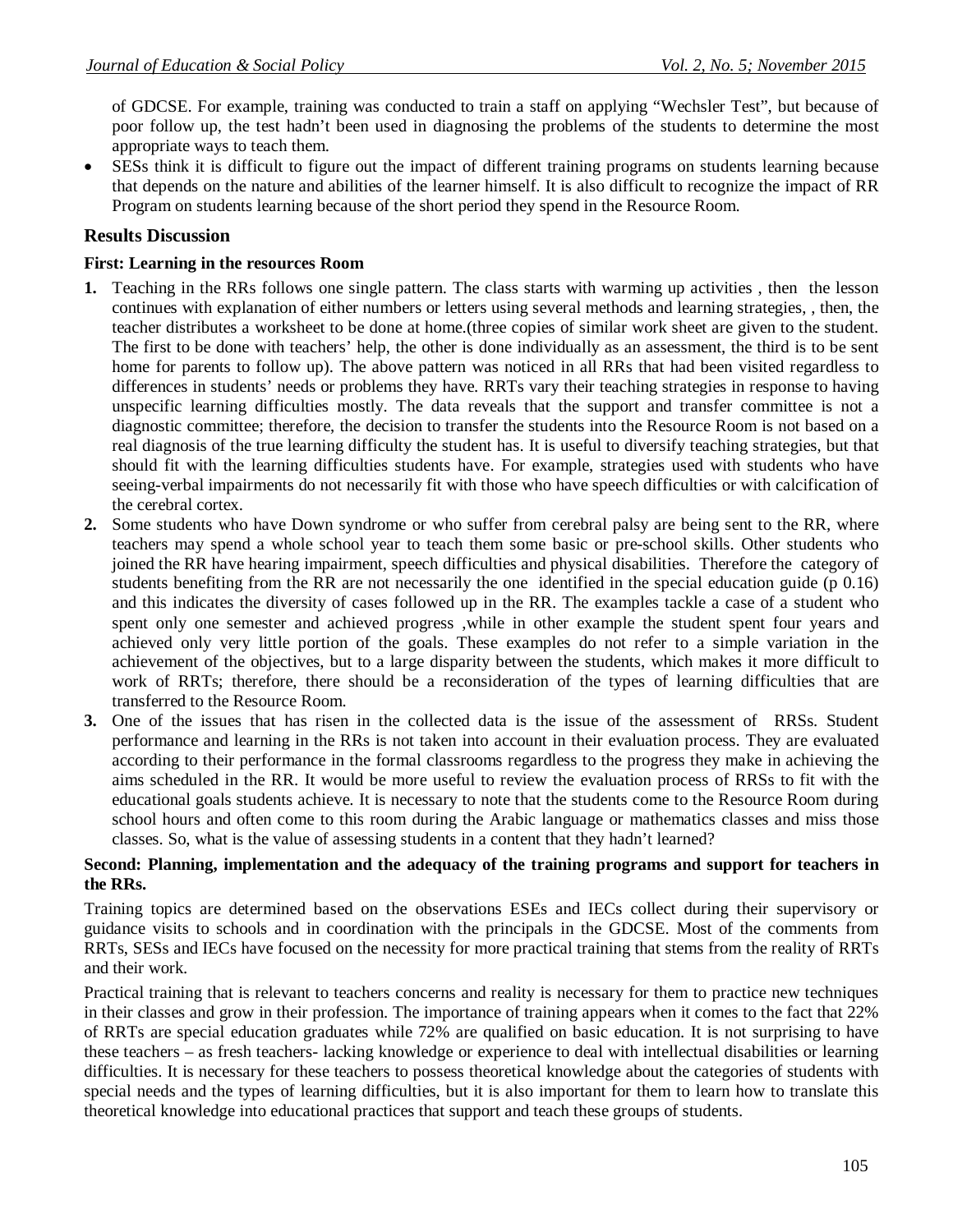The current training programs provide RRTs with general strategies and methods that are applicable for teaching all categories of students at the basic level, and are not necessarily dedicated to those with learning difficulties.

At the same time, building learning communities among teachers is vital for their professional development and exchanging effective teaching practices. thus, it's worthy for the GDCSE to launch 'learning communities initiative' at the educational directorates' level and to organize monthly or quarterly days for teachers to discuss issues related to their students' learning in the RRs and share the successful stories.

The need for activating the annual planning at GDCSE level appeared in the data. The annual planning also requires coordination between the GDCSE and other institutions that pose training programs for RRTs, SESs and IECs. Such coordination may help synchronous training programs not to conflict in dates and helps to involve all the target groups in the relevant programs. Teachers, for example, expressed a desire to put training programs at the beginning of the school year, which will help them to make use of the training focus during the school year. IECs commented that they did not participate in the offered training programs as a result of the work pressures or conflicts in trainings agendas that all resulted in weakening the follow-up to RRTs. Planning in GDCSE is made at the annual level, but without informing SESs and IECs out about these plans, previously. There should be coordination between the various institutions that offer training for RRTs, SESs, and IECs to avoid any future conflicts that may result in training schedules, or conflicts in the training plans and to avoid the repetition in the training topics. Besides, the importance of launching training programs that take into account the previous experience of the trainees, enrich and modulate it..

Of other things that have emerged from the data ,that RR Program don't encourage the role of the students' counselor at the school and didn't strengthen her/his relationship to RRTs for enhancing students' learning . The work of the students' counselor does not fully agree with the statement about his tasks in the special education guide for example, "one of his roles is to follow up the educational achievement of RRSs". (P40). There was also apparent dissatisfaction among IECs regarding their role in the resource room project. A discrepancy was noticed in the role and performance of IECs due to the absence of a clear policy about their roles .So, IECs follow-up RRTs according to their personal visions and that would naturally follow the nature of the relationship between SESs, IECs and the Educational Directorate. IECs would not necessarily participate in all training programs of RRTs. Moreover, the background of some of them is not basically in education and do not have experience in education, therefore; unable to advise RRTs in teaching Arabic language and mathematics. in addition, IECs, don't take part in evaluating RRTs' performance, though ,required to visit her/him twice a month. What was mentioned highlights the necessity for clearer policy for GDCSE regarding the roles and positions of IECs in the RRs programs and in the follow up process to RRTs.

Finally, the collected data reveal poor coordination between the General Directorate of Counseling and Special Education (GDCSE) and General Directorate of Supervision and Educational Qualifying. GDCSE directs RRTs while the other targets the rest of schoolteachers, including Arabic and math teachers. Consistency in training programs between the two general directorates may help increase coordination and cooperation between RRTs and Arabic/math teachers in a way that facilitates the follow up of the RRSs and enhance their learning. This need rises in the light of what RRTs report regarding the poor follow up of Arabic language and mathematics teachers for the RRSs.

#### **Third: The impact of RRs on student learning**

The data points to a poor follow-up to RRSs by parents and Arabic language and math teachers, which showed a negative impact on student learning in RRs. The integration of the roles of these parties is essential to achieve the goal of the Resource Room. Procedures of learning in the RR requires active parental role and encourages their accompanying to their kids during the class, but there is a need for higher parents' presence and participation in the RR to foster their support to the project and their children. Similarly, cooperation between RRTs and the teachers of Arabic and mathematics should increase. There is a need to think about specific strategies in the future to raise the level of cooperation.

There is no final shortcut assessment to evaluate students' learning in the RRs and there are no quantitative indicators about the academic progress of the students. Students are usually transferred to the RR to learn skills from the lowest grade, while the actual evaluation in the classroom covers the skills he is required to master in this age in the formal curriculum. Student's evaluation is done by the end of every class on the class' focus skill, and so their learning is daily documented. However, the impact of leaning in the RR is not being measured on the long term or long-term learning.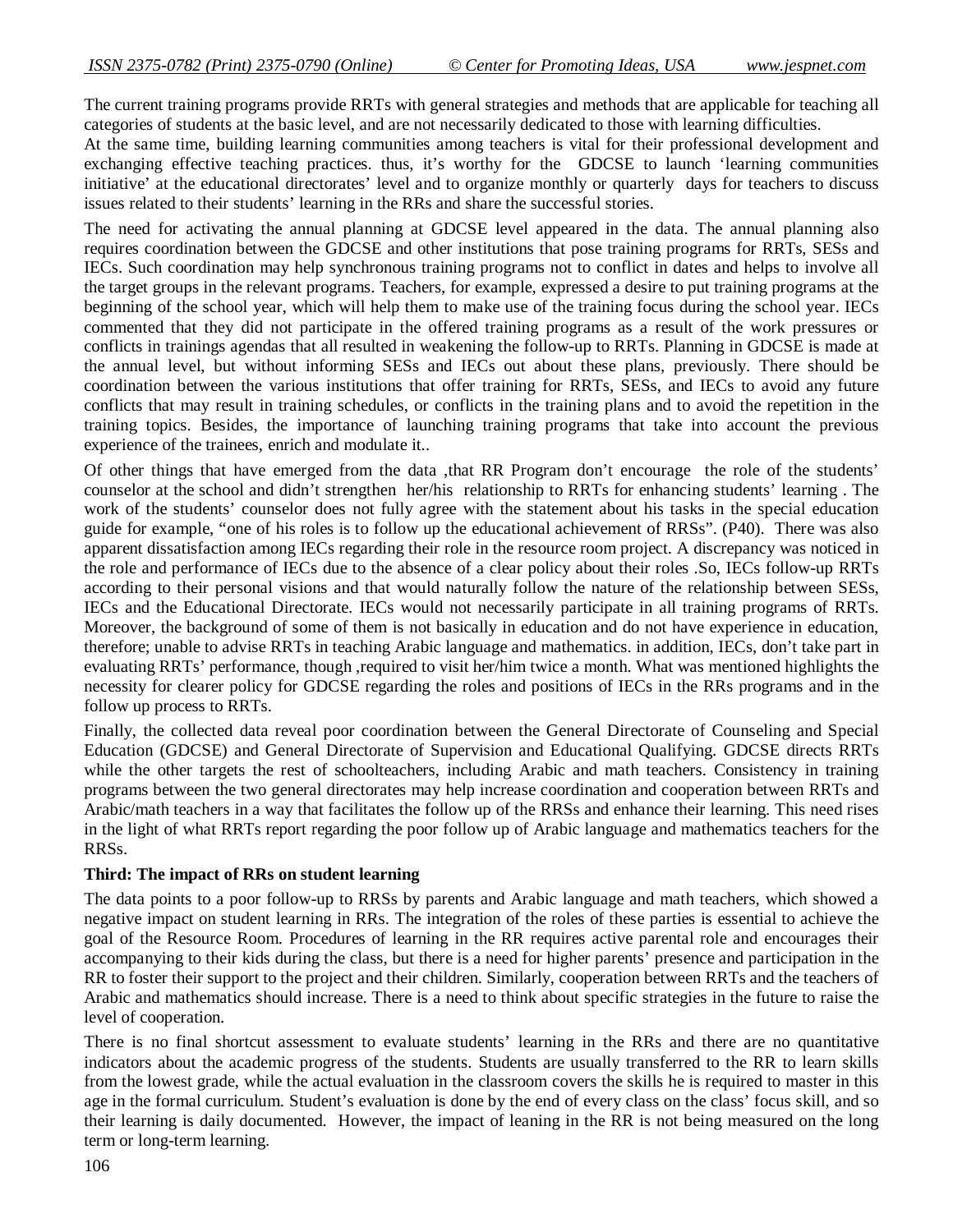Moreover, there is no data available on the exact number of students who graduate from RRs annually after achieving the planned educational goals. The data available is the number of students who are currently in the RR, but an actual follow up doesn't take place to know the percentage of goals that have been achieved during the school year.

All the interviewees unanimously asserted the necessity for 'support programs' for students who leave RRs after the fourth grade. Currently, priority to having students in RR goes to second and fourth grade students. Consequently, students in higher classes lose the learning support they used to get until the fourth grade, which may negatively affect their ability to keep their newly acquired skills and knowledge due to the absence of the follow-up factor. For example, a teacher worked on one of the students who made a good progress over three years, but because of being neglected in the school he moved to, he lost most of skills he had learned before. It is useful to think about other sources of learning programs to support students after the fourth grade, such as 'learning support programs'.

### *Continuity of Resources Rooms in the future*

Talking with policy-makers and decision-makers in MoEHE revealed that the ministry has, or in the process of approving many decisions regarding RRs. For example, policy-making committee is studying the idea of appending RRs to schools construction schemes and rejecting any future building plans that don't include a RR in their constructions. Above that, during 2014, RRTs who will get employed in the ministry will be added to the directorate's annual staff formations. Therefore, the ministry has announced job applications for many disciplines such as language and speech therapy, special education, elementary education or child education. There are also community calls to keep RRs especially from parents of the students who are benefiting from RRs and who act like a wall that resists any attempts to close these rooms in the future.

At the same time, however, employing new RRTs is not connected with vacancies required to fill but with the governmental fund available to hire them, especially that priority in placement goes to classroom teachers because of limited financial fund. There are currently (65) RRs equipped by the local community or non-governmental institutions, but still waiting the appointment of teachers for these rooms. In comparison, (20) RRTs have been employed during the academic year 2014-2015. GDCSE doesn't have a plan for training these novice teachers despite having a qualified staff that is capable of training them. GDCSE didn't even name any training threads or allocate budget for qualifying them.

One of the issues still under investigation at the meantime is a proposal about the mechanism of evaluating RRSs. These students are currently being evaluated through the same assessment tools used with other students in the formal classroom. They are still subject to the rules of completion, success and failure used with their normal mates. A new proposal is being discussed now to change the criteria of evaluating RRSs learning.

In the end, there is a need for discussion on the level of the educational policy and decision makers, about the need for the existence of the RR at schools. As well as about the concept of the integrative teaching. Stage teacher's competency is also an issue to discuss, whether they need to upgrade their skills and got qualified to deal with and teach different students' levels and takes into account the individual differences or just transfer students who face learning difficulties to the Resources Room.

If there is a trend towards continuing RR's project, there should be approval for some policies that support its existence, such as learning evaluation system and a program to support learning of RRSs after the fourth grade.

### *Recommendations*

#### **Recommendations regarding students' learning**

- 1. Enhance students' learning at resources rooms requires continuous support for them in their regular classrooms in addition to the academic support they have in the resources rooms. In addition, there is a need for other academic supportive programs for RR students after finishing  $4<sup>th</sup>$  grade or when moving to other schools.
- 2. Activate the role of school educational counselor in terms of following the students of RR (their current role is limited to being a member in the transfer committee). In addition, they should have role in following the students of RR after finishing  $4<sup>th</sup>$  grade or when moving to other schools.